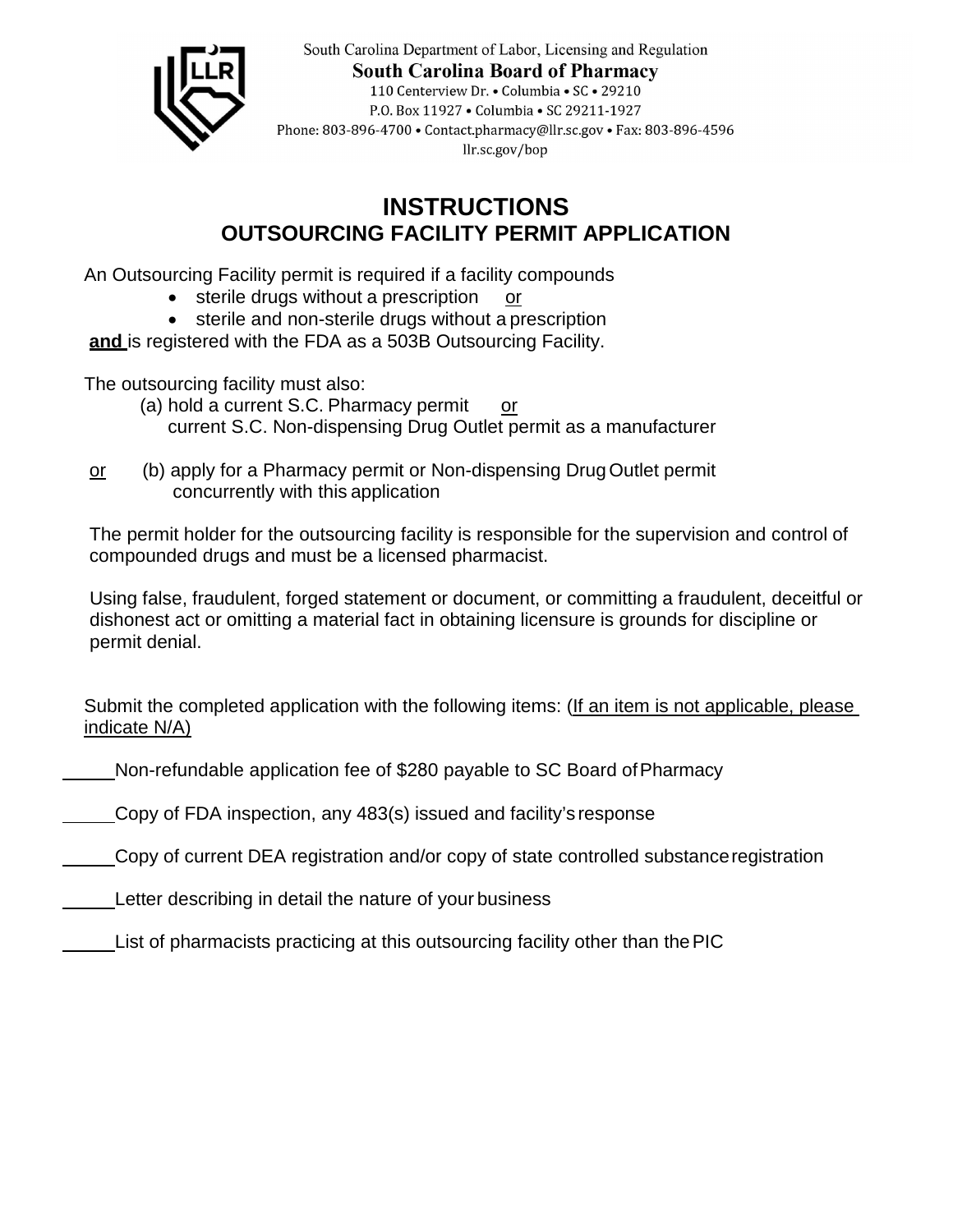| South Carolina Department of Labor, Licensing and Regulation<br><b>South Carolina Board of Pharmacy</b><br>110 Centerview Dr. • Columbia • SC • 29210<br>P.O. Box 11927 . Columbia . SC 29211-1927<br>Phone: 803-896-4700 · Contact.pharmacy@llr.sc.gov · Fax: 803-896-4596<br>llr.sc.gov/bop    |                    |                                           |                      |               |
|--------------------------------------------------------------------------------------------------------------------------------------------------------------------------------------------------------------------------------------------------------------------------------------------------|--------------------|-------------------------------------------|----------------------|---------------|
|                                                                                                                                                                                                                                                                                                  | FOR BOARD USE ONLY |                                           |                      |               |
| <b>OUTSOURCING FACILITY</b>                                                                                                                                                                                                                                                                      | Date paid          |                                           |                      |               |
| <b>PERMIT APPLICATION</b>                                                                                                                                                                                                                                                                        | Amount paid        |                                           |                      |               |
| \$280 application fee payable to SC Board of Pharmacy                                                                                                                                                                                                                                            | Check #            |                                           |                      |               |
| $\Box$ New Facility<br>Change of Ownership (include organizational chart before and after change)<br>Change of Name<br>Change of Location (From one city to another.) Federal Tax Id #:                                                                                                          |                    |                                           |                      |               |
| Facility name: experience of the state of the state of the state of the state of the state of the state of the                                                                                                                                                                                   |                    |                                           |                      |               |
|                                                                                                                                                                                                                                                                                                  |                    |                                           |                      |               |
|                                                                                                                                                                                                                                                                                                  |                    |                                           |                      |               |
|                                                                                                                                                                                                                                                                                                  |                    |                                           |                      |               |
|                                                                                                                                                                                                                                                                                                  |                    |                                           |                      |               |
| Contact person at this site:<br>Name<br>Name<br>Name<br>Name<br>Name<br>Name<br>Name<br>Name<br>Name<br>Name<br>Name<br>Name<br>Name<br>Name<br>Name<br>Name<br>Name<br>Name<br>Name<br>Name<br>Name<br>Name<br>Name<br>Name<br>Name<br>Name<br>Name<br>Name<br>Name<br>Name<br>Name<br>Name<br> |                    |                                           | Email                |               |
| Mailing address where all correspondence regarding licensure will be sent if other than facility above:                                                                                                                                                                                          |                    |                                           |                      |               |
|                                                                                                                                                                                                                                                                                                  |                    |                                           |                      |               |
|                                                                                                                                                                                                                                                                                                  |                    |                                           |                      |               |
|                                                                                                                                                                                                                                                                                                  |                    |                                           |                      |               |
| Phone: 2008 2010 2020 2020 2020 2021 2021 2022 2021 2022 2021 2022 2022 2022 2022 2021 2022 2022 2022 2022 20                                                                                                                                                                                    | Fax:               |                                           |                      |               |
| <b>TYPE OF COMPOUNDING ACTIVITY</b>                                                                                                                                                                                                                                                              |                    |                                           |                      |               |
| 1-Does the outsourcing facility engage in HIGH-RISK compounding of steriledrug products?                                                                                                                                                                                                         |                    |                                           | ∏ YES                | $\vert$ NO    |
| 2-Does the outsourcing facility engage in MEDIUM-RISK compounding of sterile drug products?                                                                                                                                                                                                      |                    |                                           | YES                  | NO.           |
| 3-Does the outsourcing facility engage in LOW-RISK compounding of steriledrug products?                                                                                                                                                                                                          |                    |                                           | <b>YES</b>           | NO            |
| 4-Does the outsourcing facility engage in the compounding of NON-STERILEdrug products?                                                                                                                                                                                                           |                    |                                           | <b>YES</b>           | NO            |
| 5-Does the outsourcing facility dispense compounded drugs pursuant to valid prescriptions?<br>*If YES, a pharmacy permit is required. Outsourcing facilities which share the same space with a<br>pharmacy must perform all compounding in compliance with cGMPs.                                |                    |                                           |                      | YES $\Box$ NO |
| 6-Has your facility been inspected by the FDA?                                                                                                                                                                                                                                                   |                    |                                           | $\Box$ YES $\Box$ NO |               |
| 7-If inspected by the FDA, was your facility issued a 483?<br>If YES, attach a copy of the FDA Form 483 and your company's response to the issues noted.                                                                                                                                         |                    |                                           | $\Box$ Yes $\Box$ No |               |
| 8-Provide licensure information for the pharmacist responsible for overseeing compounding at your facility.                                                                                                                                                                                      |                    |                                           |                      |               |
| Name: Name: Name: Name: Name: Name: Name: Name: Name: Name: Name: Name: Name: Name: Name: Name: Name: Name: Name: Name: Name: Name: Name: Name: Name: Name: Name: Name: Name: Name: Name: Name: Name: Name: Name: Name: Name:                                                                    |                    |                                           |                      |               |
| 9-Which of the following entities do you sell/ship product to? Check all that apply.                                                                                                                                                                                                             |                    |                                           |                      |               |
| retail pharmacies<br>$\Box$ hospital pharmacies<br>practitioners (MD, DMD, DVM, APRN, PA-C) $\Box$ other:                                                                                                                                                                                        |                    | $\Box$ permitted clinics/surgical centers |                      |               |